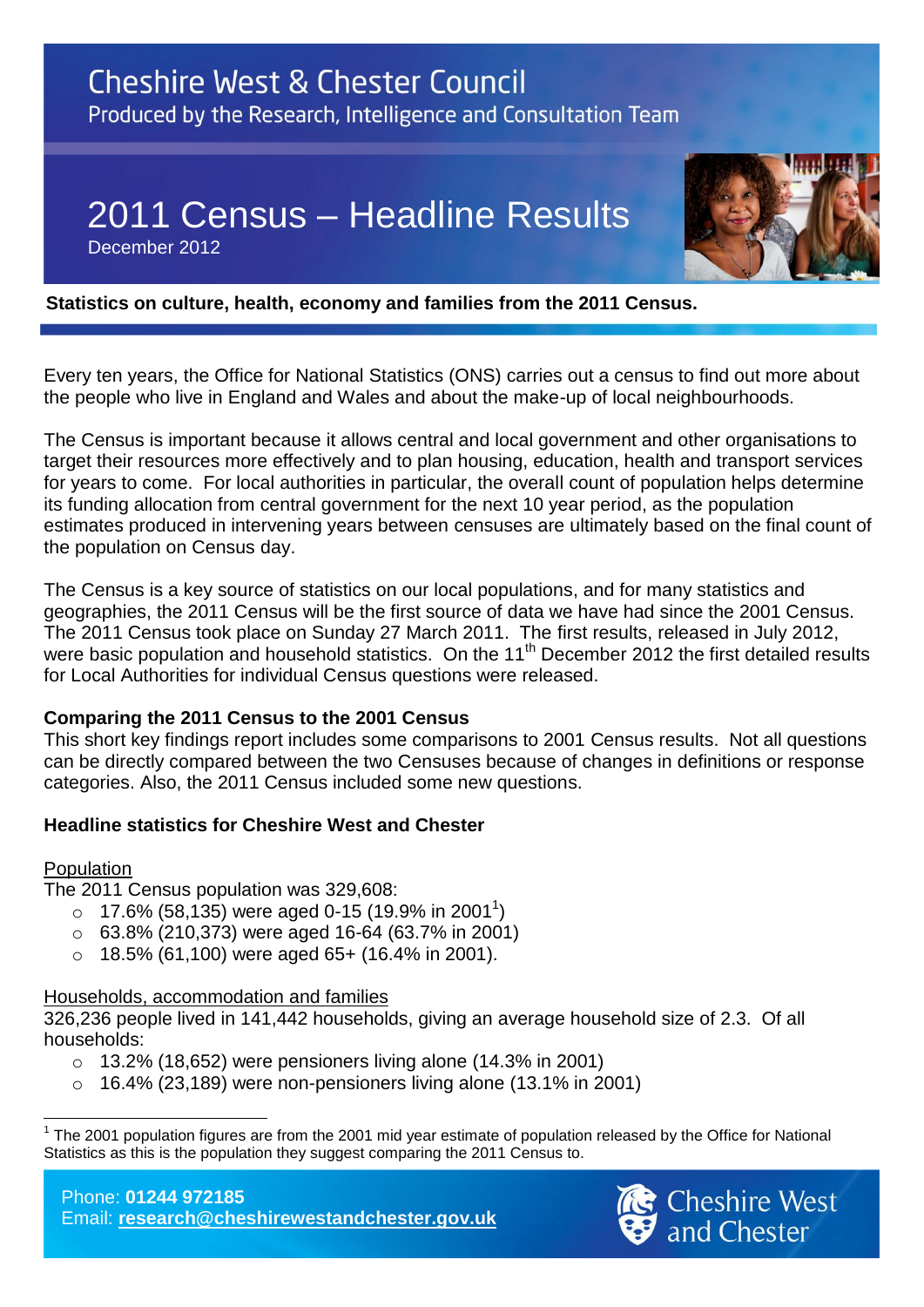- $\circ$  65.0% (91,940) were one family households (67.6% in 2001)
- $\circ$  6.4% (9,071) were lone parent households with dependent children (5.5% in 2001)
- o 70.8% (100,105) were owner occupied (74.8% in 2001)
- o 7.4% (10,482) were rented from the Local Authority
- $\circ$  12.5% (17.734) were privately rented (5.7% in 2001)
- $\circ$  18.6% (26,297) had no car or van (20.3% in 2001)
- $\circ$  41.6% (58,893) had one car or van (43.2% in 2001)
- $\circ$  39.8% (56,252) had more than one car or van (36.6% in 2001)
- $\circ$  2.1% (2,989) had no central heating (8.1% in 2001).

There were 3,372 residents and staff living in 291 communal establishments.

# Household spaces $2$

There were 147,746 household spaces of which:

- $\circ$  29.6% (43,673) were in a detached dwelling (30.7% in 2001)
- $\circ$  35.8% (52,927) were in a semi-detached dwelling (36.7% in 2001)
- o 21.7% (32,082) were in a terrace (22.1% in 2001)
- $\circ$  12.2% (18,045) were in a flat, maisonette or apartment (9.8% in 2001)
- $\circ$  0.7% (1,019) were in a caravan or other mobile / temporary structure (0.7% in 2001)
- $\circ$  4.3% (6.304) of household spaces were vacant (3.2% in 2001).

# Cultural background

Of all usual residents:

- $\circ$  94.7% (312,013) were White British (including Northern Irish) (96.5% in 2001)
- $\circ$  0.7% (2,337) were White Irish
- o 0.1% (213) were Gypsies or Irish Travellers
- $\circ$  2.0% (6,462) were from other White groups
- $\circ$  0.9% (3.050) were from mixed / multiple ethnic groups
- o 1.2% (4,097) were Asian / Asian British (includes Chinese)
- o 0.3% (908) were Black / African / Caribbean / Black British
- o 0.2% (528) were from other ethnic groups.

4.9% (15,987) of all residents were born outside of the UK (3.7% in 2001). 1.0% (3,249) were born in EU Accession countries. 2.3% (7,426) of residents moved into the UK between 2001 and 2011.

1.2% (1,746) of households had no people for whom English was a main language.

70.1% (231,126) of people said they were Christian (80.7% in 2001). 1.1% (3,560) belonged to other major world religions. 22.0% (72,649) stated they had no religion (11.5% in 2001). 6.5% (21,419) chose not to answer this question.

# **Health**

Most of the population 81.5% (268,744) were in very good or good health, however, 5.5% (18,260) were in bad or very bad health. 8.8% (29,098) of residents said their day to day activities are limited a lot because of a long term health problem or disability (includes problems related to old age), 9.7% (31,897) are limited a little. 11.3% (37,121) of the population provides one hour or more of unpaid care per week (10.9% in 2001). 4.0% (13,180) of the population provide 20 or more hours of unpaid care per week (3.4% in 2001).



 $\overline{\phantom{a}}$  $2$  A household space is the accommodation used or available for use by an individual household. There may be more than one household space in a dwelling as households can share dwellings.